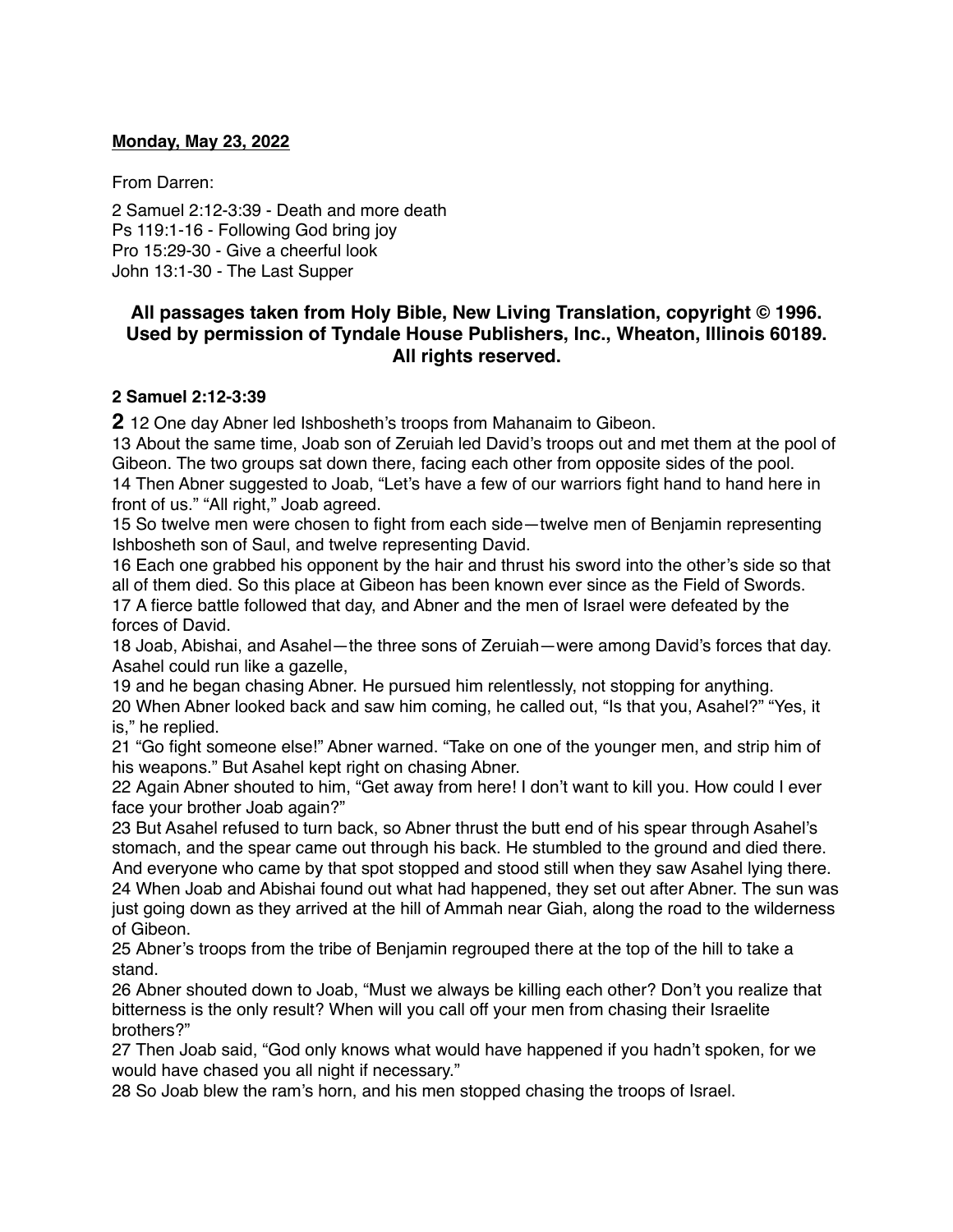29 All that night Abner and his men retreated through the Jordan Valley. They crossed the Jordan River, traveling all through the morning, and didn't stop until they arrived at Mahanaim. 30 Meanwhile, Joab and his men also returned home. When Joab counted his casualties, he discovered that only 19 men were missing in addition to Asahel.

31 But 360 of Abner's men had been killed, all from the tribe of Benjamin.

32 Joab and his men took Asahel's body to Bethlehem and buried him there in his father's tomb. Then they traveled all night and reached Hebron at daybreak.

**3** 1 That was the beginning of a long war between those who were loyal to Saul and those loyal to David. As time passed David became stronger and stronger, while Saul's dynasty became weaker and weaker.

2 These are the sons who were born to David in Hebron: The oldest was Amnon, whose mother was Ahinoam from Jezreel.

3 The second was Daniel, whose mother was Abigail, the widow of Nabal from Carmel. The third was Absalom, whose mother was Maacah, the daughter of Talmai, king of Geshur. 4 The fourth was Adonijah, whose mother was Haggith. The fifth was Shephatiah, whose

mother was Abital.

5 The sixth was Ithream, whose mother was Eglah, David's wife. These sons were all born to David in Hebron.

6 As the war between the house of Saul and the house of David went on, Abner became a powerful leader among those loyal to Saul.

7 One day Ishbosheth, Saul's son, accused Abner of sleeping with one of his father's concubines, a woman named Rizpah, daughter of Aiah.

8 Abner was furious. "Am I some Judean dog to be kicked around like this?" he shouted. "After all I have done for your father, Saul, and his family and friends by not handing you over to David, is this my reward—that you find fault with me about this woman?

9 May God strike me and even kill me if I don't do everything I can to help David get what the LORD has promised him!

10 I'm going to take Saul's kingdom and give it to David. I will establish the throne of David over Israel as well as Judah, all the way from Dan in the north to Beersheba in the south."

11 Ishbosheth didn't dare say another word because he was afraid of what Abner might do.

12 Then Abner sent messengers to David, saying, "Doesn't the entire land belong to you? Make a solemn pact with me, and I will help turn over all of Israel to you."

13 "All right," David replied, "but I will not negotiate with you unless you bring back my wife Michal, Saul's daughter, when you come."

14 David then sent this message to Ishbosheth, Saul's son: "Give me back my wife Michal, for I bought her with the lives of 100 Philistines."

15 So Ishbosheth took Michal away from her husband, Palti son of Laish.

16 Palti followed along behind her as far as Bahurim, weeping as he went. Then Abner told him, "Go back home!" So Palti returned.

17 Meanwhile, Abner had consulted with the elders of Israel. "For some time now," he told them, "you have wanted to make David your king.

18 Now is the time! For the LORD has said, 'I have chosen David to save my people Israel from the hands of the Philistines and from all their other enemies.'"

19 Abner also spoke with the men of Benjamin. Then he went to Hebron to tell David that all the people of Israel and Benjamin had agreed to support him.

20 When Abner and twenty of his men came to Hebron, David entertained them with a great feast.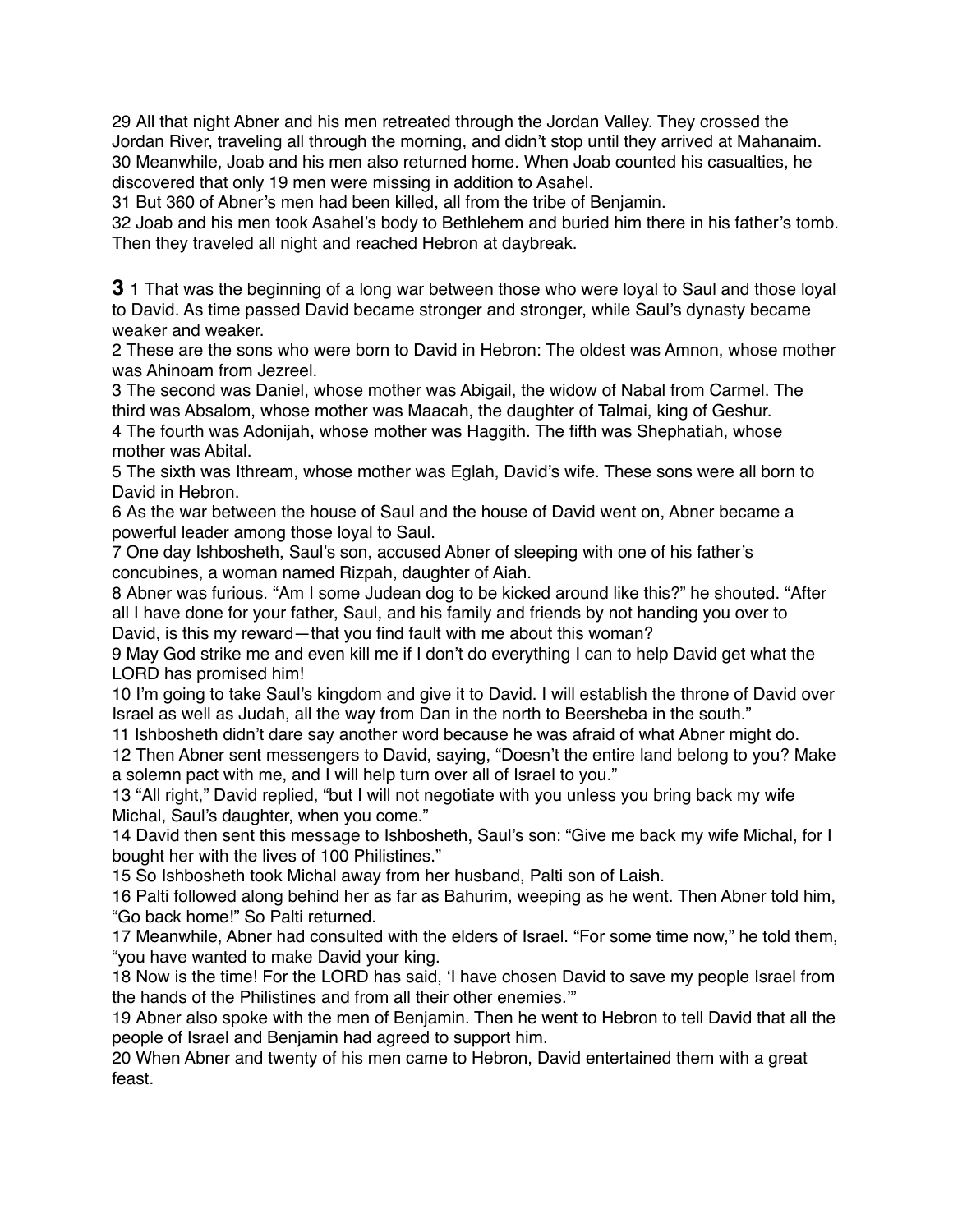21 Then Abner said to David, "Let me go and call an assembly of all Israel to support my lord the king. They will make a covenant with you to make you their king, and you will rule over everything your heart desires." So David sent Abner safely on his way.

22 But just after David had sent Abner away in safety, Joab and some of David's troops returned from a raid, bringing much plunder with them.

23 When Joab arrived, he was told that Abner had just been there visiting the king and had been sent away in safety.

24 Joab rushed to the king and demanded, "What have you done? What do you mean by letting Abner get away?

25 You know perfectly well that he came to spy on you and find out everything you're doing!" 26 Joab then left David and sent messengers to catch up with Abner, asking him to return. They found him at the well of Sirah and brought him back, though David knew nothing about it.

27 When Abner arrived back at Hebron, Joab took him aside at the gateway as if to speak with him privately. But then he stabbed Abner in the stomach and killed him in revenge for killing his brother Asahel.

28 When David heard about it, he declared, "I vow by the LORD that I and my kingdom are forever innocent of this crime against Abner son of Ner.

29 Joab and his family are the guilty ones. May the family of Joab be cursed in every generation with a man who has open sores or leprosy or who walks on crutches or dies by the sword or begs for food!"

30 So Joab and his brother Abishai killed Abner because Abner had killed their brother Asahel at the battle of Gibeon.

31 Then David said to Joab and all those who were with him, "Tear your clothes and put on burlap. Mourn for Abner." And King David himself walked behind the procession to the grave. 32 They buried Abner in Hebron, and the king and all the people wept at his graveside.

33 Then the king sang this funeral song for Abner: "Should Abner have died as fools die? 34 Your hands were not bound; your feet were not chained. No, you were murdered— the victim of a wicked plot." All the people wept again for Abner.

35 David had refused to eat anything on the day of the funeral, and now everyone begged him to eat. But David had made a vow, saying, "May God strike me and even kill me if I eat anything before sundown."

36 This pleased the people very much. In fact, everything the king did pleased them! 37 So everyone in Judah and all Israel understood that David was not responsible for Abner's murder.

38 Then King David said to his officials, "Don't you realize that a great commander has fallen today in Israel?

39 And even though I am the anointed king, these two sons of Zeruiah—Joab and Abishai—are too strong for me to control. So may the LORD repay these evil men for their evil deeds."

# **Psalm 119:1-16**

**119** 1 Joyful are people of integrity, who follow the instructions of the LORD .

2 Joyful are those who obey his laws and search for him with all their hearts.

3 They do not compromise with evil, and they walk only in his paths.

4 You have charged us to keep your commandments carefully.

5 Oh, that my actions would consistently reflect your decrees!

6 Then I will not be ashamed when I compare my life with your commands.

7 As I learn your righteous regulations, I will thank you by living as I should!

8 I will obey your decrees. Please don't give up on me!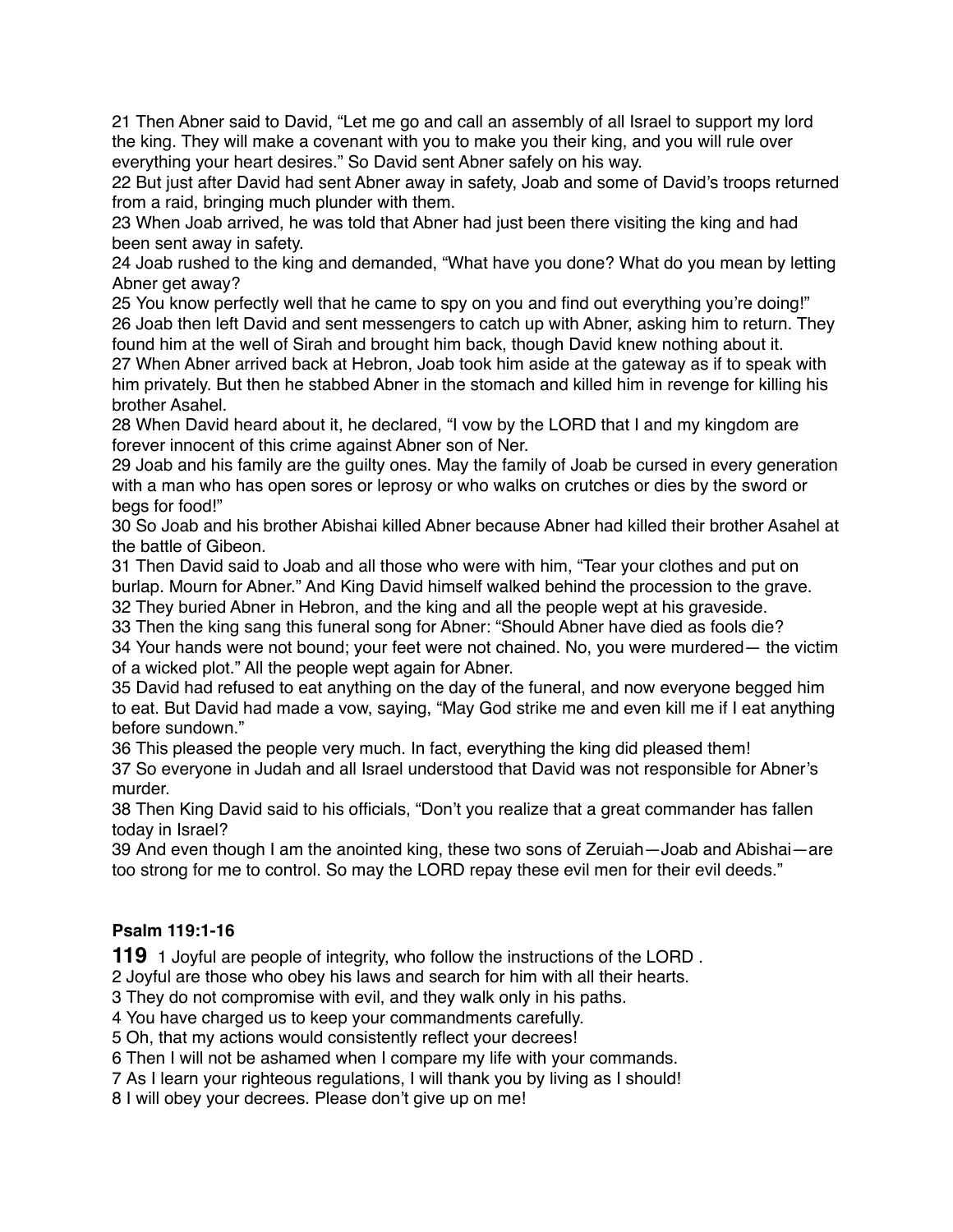How can a young person stay pure? By obeying your word.

I have tried hard to find you— don't let me wander from your commands.

I have hidden your word in my heart, that I might not sin against you.

I praise you, O LORD ; teach me your decrees.

I have recited aloud all the regulations you have given us.

I have rejoiced in your laws as much as in riches.

I will study your commandments and reflect on your ways.

I will delight in your decrees and not forget your word.

### **Proverbs 15:29-30**

29 The LORD is far from the wicked, but he hears the prayers of the righteous. A cheerful look brings joy to the heart; good news makes for good health.

## **John 13:1-30**

1 Before the Passover celebration, Jesus knew that his hour had come to leave this world and return to his Father. He had loved his disciples during his ministry on earth, and now he loved them to the very end.

 It was time for supper, and the devil had already prompted Judas, son of Simon Iscariot, to betray Jesus.

 Jesus knew that the Father had given him authority over everything and that he had come from God and would return to God.

So he got up from the table, took off his robe, wrapped a towel around his waist,

 and poured water into a basin. Then he began to wash the disciples' feet, drying them with the towel he had around him.

 When Jesus came to Simon Peter, Peter said to him, "Lord, are you going to wash my feet?" Jesus replied, "You don't understand now what I am doing, but someday you will."

 "No," Peter protested, "you will never ever wash my feet!" Jesus replied, "Unless I wash you, you won't belong to me."

 Simon Peter exclaimed, "Then wash my hands and head as well, Lord, not just my feet!" Jesus replied, "A person who has bathed all over does not need to wash, except for the feet, to be entirely clean. And you disciples are clean, but not all of you."

 For Jesus knew who would betray him. That is what he meant when he said, "Not all of you are clean."

 After washing their feet, he put on his robe again and sat down and asked, "Do you understand what I was doing?

You call me 'Teacher' and 'Lord,' and you are right, because that's what I am.

 And since I, your Lord and Teacher, have washed your feet, you ought to wash each other's feet.

I have given you an example to follow. Do as I have done to you.

 I tell you the truth, slaves are not greater than their master. Nor is the messenger more important than the one who sends the message.

Now that you know these things, God will bless you for doing them.

 "I am not saying these things to all of you; I know the ones I have chosen. But this fulfills the Scripture that says, 'The one who eats my food has turned against me.'

I tell you this beforehand, so that when it happens you will believe that I AM the Messiah.

 I tell you the truth, anyone who welcomes my messenger is welcoming me, and anyone who welcomes me is welcoming the Father who sent me."